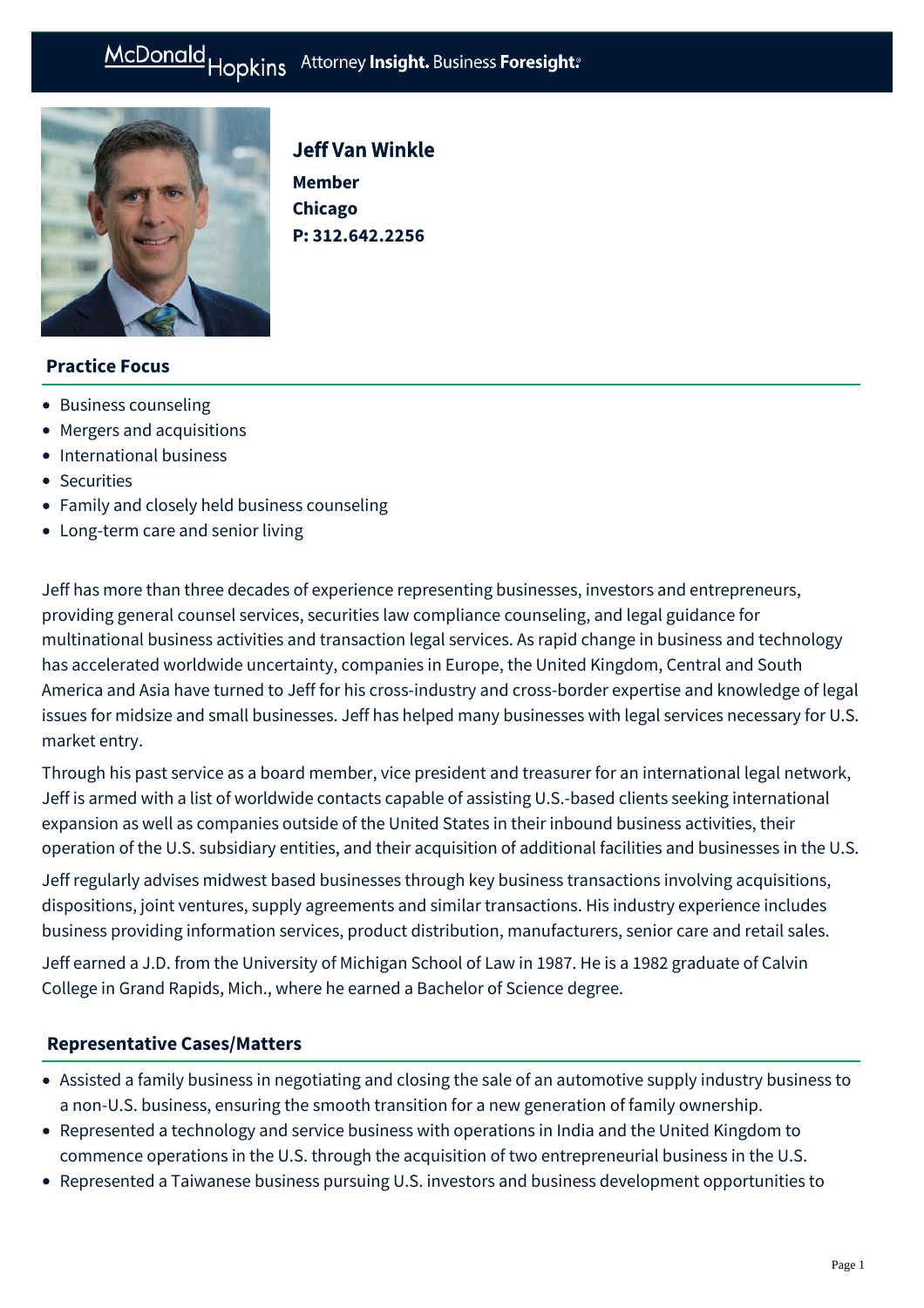implement innovative product and manufacturing solutions.

- Guided an early-stage client in negotiations with a leading beverage distributor for a supply agreement of a disruptive packaging solution.
- Assisted an investor group in developing a legal structure suitable for rapid, flexible growth, enabling it to strategically align with a significant financial investor, propelling key growth in size and profits.
- Continues to represent select family offices, startups and emerging growth businesses in ken transactions, raising capital and many other legal issues confronted by these organizations. Through effective integration of key specialties, he comprehensively assists businesses out of the startup phase and into growth and expansion.
- Represented well established regional business in sale to private equity-backed national competitor with sale proceeds in excess of \$50 million.
- Advised real estate developer on multiple Rule 506(c) securities offerings using crowdfunding platforms.

## **Admissions - State**

#### • Illinois

• Michigan

# **Education**

- University of Michigan Law School
- Calvin College

#### **Honors and Awards**

• Named one of the Best Lawyers in America (2019-2022)

## **Professional Membership**

- American Bar Association- Business Law Section and Mid-Market and Small Business Committee
- State Bar of Michigan- past chair, Business Law Section
- ABA Bar Fellow

## **Public Service and Volunteerism**

- Guiding Light Mission, past president
- MiQuest, past board member
- National Small Business Association, past chair
- North Country Trail Association, board member

#### **Alerts**

- [New restrictions trigger immediate need to focus on export compliance](https://mcdonaldhopkins.com/Insights/March-2022/Russian-export-restrictions)
- [Congress passes \\$484B coronavirus relief bill](https://mcdonaldhopkins.com/Insights/April-2020/Congress-passes-484B-coronavirus-relief-bill)